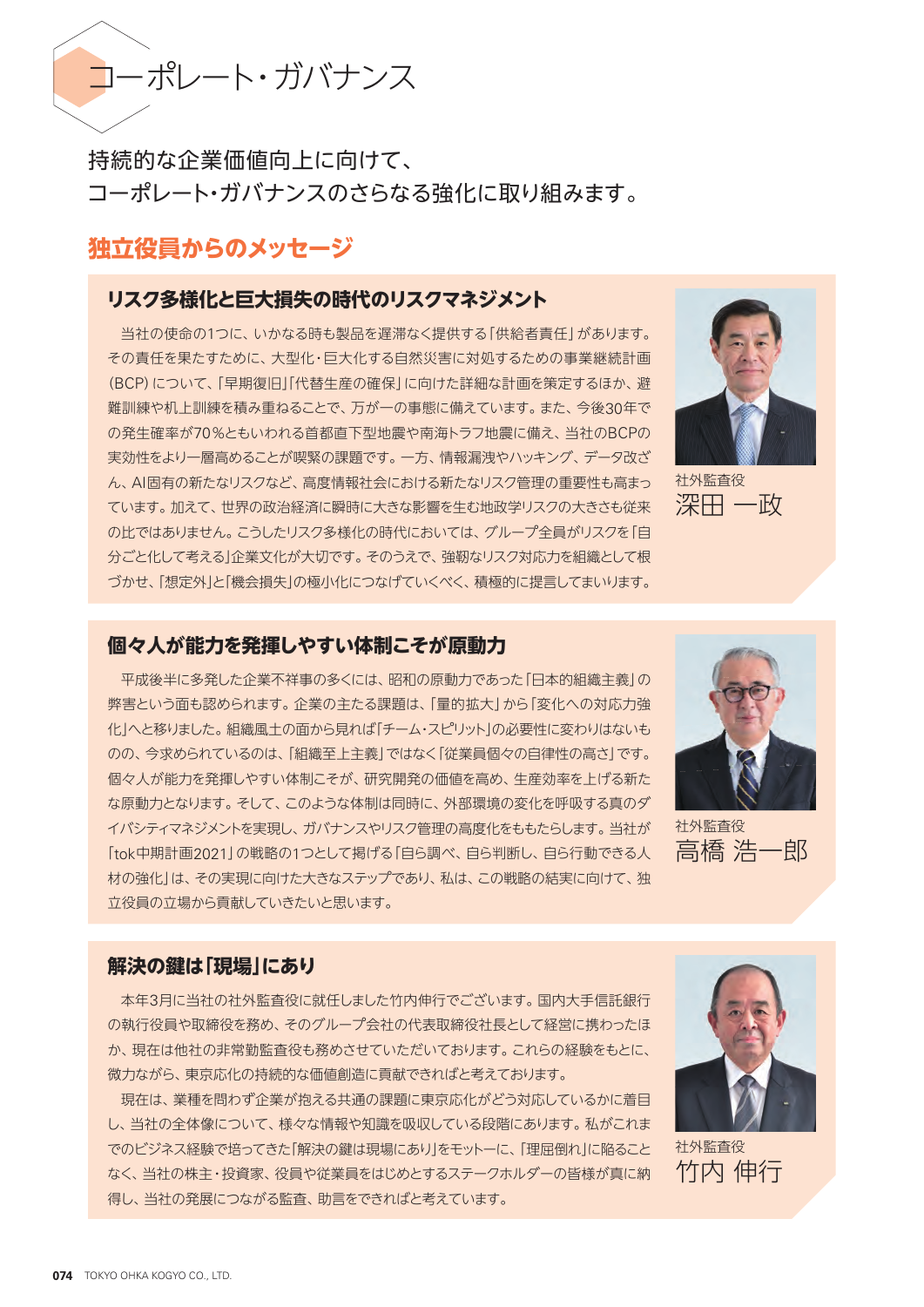

# **東京応化のコーポレート・ガバナンス強化に向けた歩み**

# 基本的な考え方

当社は、創業以来の経営理念(「技術のたゆまざる研鑽」「製品の高度化」「社会への貢献」「自由闊達」)のもとに掲げた「高付 加価値製品による感動(満足できる性能、コスト、品質)を通じて、世界で信頼される企業グループを目指す。」という経営ビジョ ンを実現することが、株主の皆様をはじめ、多くのステークホルダーに共通する利益の実現、ならびに企業価値の向上につなが るものと確信しています。

この経営ビジョンの実現に向けて、経営の透明性、健全性ならびに意思決定の迅速化等による効率性の確保を目的とした コーポレート・ガバナンスの充実を経営上の重要課題の1つと位置づけ、その達成に向けて、鋭意取り組んでいます。

また、マテリアリティおよび「tok中期計画2021」における全社戦略の1つとしてコーポレート・ガバナンスの充実に取り組む当 社は、コーポレート・ガバナンスを継続的に強化するための基本方針や考え方を、「東京応化工業 コーポレートガバナンスガイド ライン」として2019年4月に制定・公開しています。

→「東京応化工業 コーポレートガバナンスガイドライン」

https://www.tok.co.jp/content/download/4719/77678/file/gov\_guidline0403.pdf



# 機関設計の形態

監査役設置会社として、監査役制度を採用しています。その理由は、会社法に基づき権限の強化が図られている監査役によ る監査の充実を図る一方で、取締役会の改革と執行役員制度の定着、さらには独立性を有する社外取締役の選任により、「経 営の意思決定・経営の監督」および「業務執行」の各機能の強化と責任の明確化を図ることによって経営を強化していくことが、 コーポレート・ガバナンスの充実に最も有効であると判断しているためです。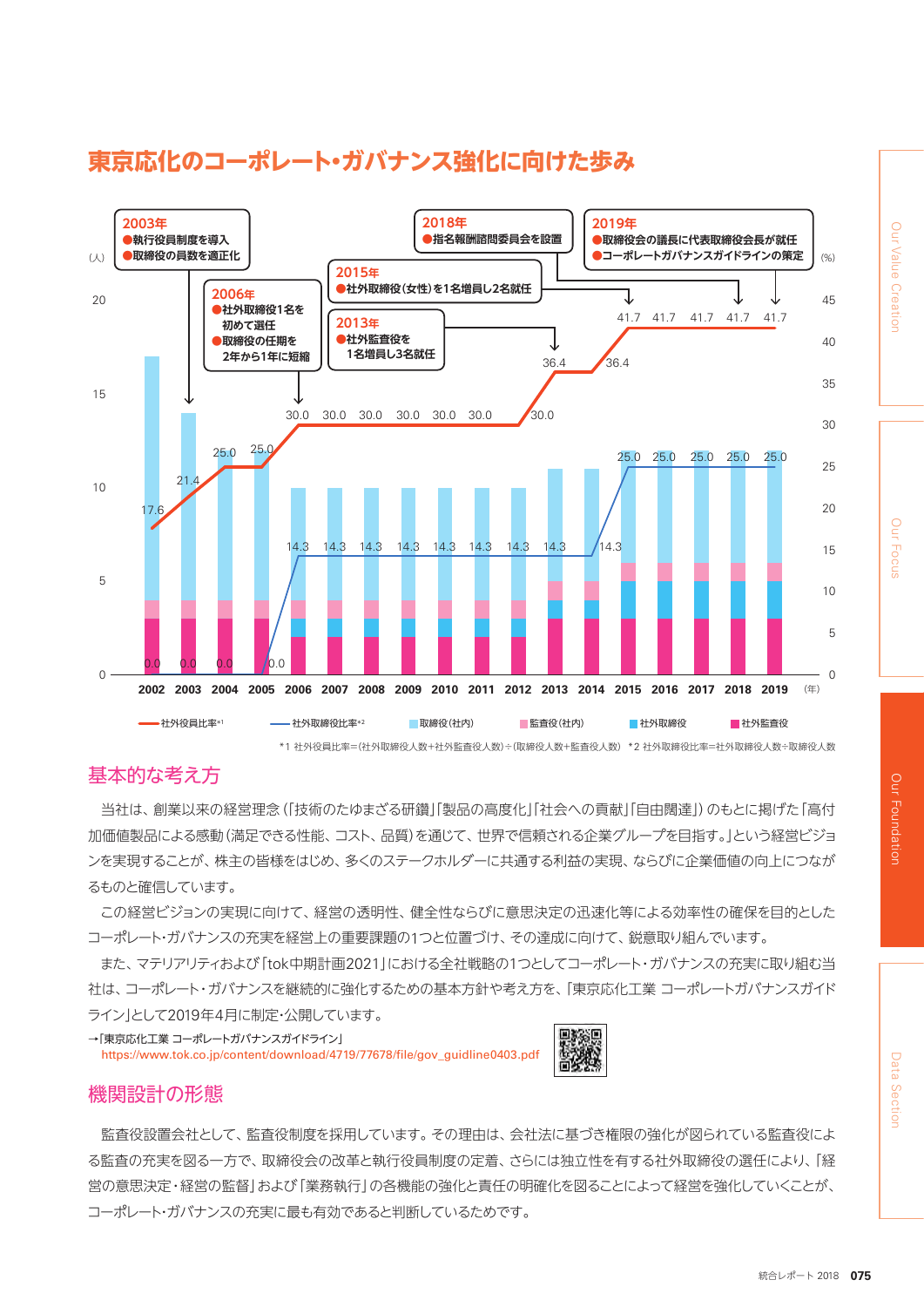**コーポレート・ガバナンス体制図(2019年3月28日現在)**



#### ● 取締役·取締役会 [体制図 **0**

経営環境の変化に迅速に対応するとともに、事業年度に おける取締役の経営責任を明確にするため、2006年6月 より、取締役の任期を2年から1年に短縮しています。取締 役会の透明性を高めるとともに、コーポレート・ガバナンス 体制の強化を図ることを目的に、2006年6月より、独立性 を有する社外取締役を1名選任し、2015年6月に1名増員 し、現在は独立性を有する社外取締役を2名としています。

取締役会は原則として「代表取締役」と「取締役」の2層に フラット化し、取締役会に本来求められる「経営の意思決定・ 経営の監督」機能の発揮に適した体制としています。

2019年3月28日現在、取締役は8名(うち、社外取締役 2名)です。業務執行に関する重要事項等を決定するととも に、代表取締役および取締役の職務執行を監督することを 目的に、定時取締役会を原則として毎月1回開催するほか、 必要に応じ臨時取締役会を開催しています。

また、取締役の員数を10名以内とする旨ならびに取締役 の選任決議について、株主総会で議決権を行使することが できる株主の議決権の3分の1以上を有する株主が出席し、 その議決権の過半数をもって行う旨および累積投票によら ない旨を定款に定めています。

#### ● 取締役会の実効性評価

当社では各取締役および各監査役が「取締役会の構成」 「取締役会の実効性」「取締役会に関連する情報」「意思決 定プロセス」「対外的コミュニケーション」について無記名ア ンケート方式による自己評価を行うことで、取締役会全体 の実効性を分析・評価し、取締役会で協議しています。

4回目の実施となった2018年12月期は、以下のような意 見が出されました。

- ・ 取締役会の構成は、各分野に精通した社内取締役が、偏り なく、経験や実績からバランスよく構成されている
- ・異なる経歴・知見・専門性等を有する社外取締役が加わる ことにより、多様性を維持している
- ・取締役会の規模、開催頻度、審議事項、審議時間とも適切 である
- ・ 自由闊達な議論の雰囲気のもと、社外取締役、社外監査 役を交え透明性が高くかつ迅速な意思決定がなされ、こ れらは継続して良好である
- ・自己研鑽および社内牽制機能も概ね良好

#### と評価されております。

- 一方、
- ・事業戦略等の議論の深化を図るべく権限委譲を行うべき
- ・リスク分析や重要案件に関する報告体制等もさらに充実 させるべき

との意見があったことから、引き続き工夫・改善を重ね、一層 の充実を図り、さらに取締役会の実効性を高めるべく取り組 んでいきます。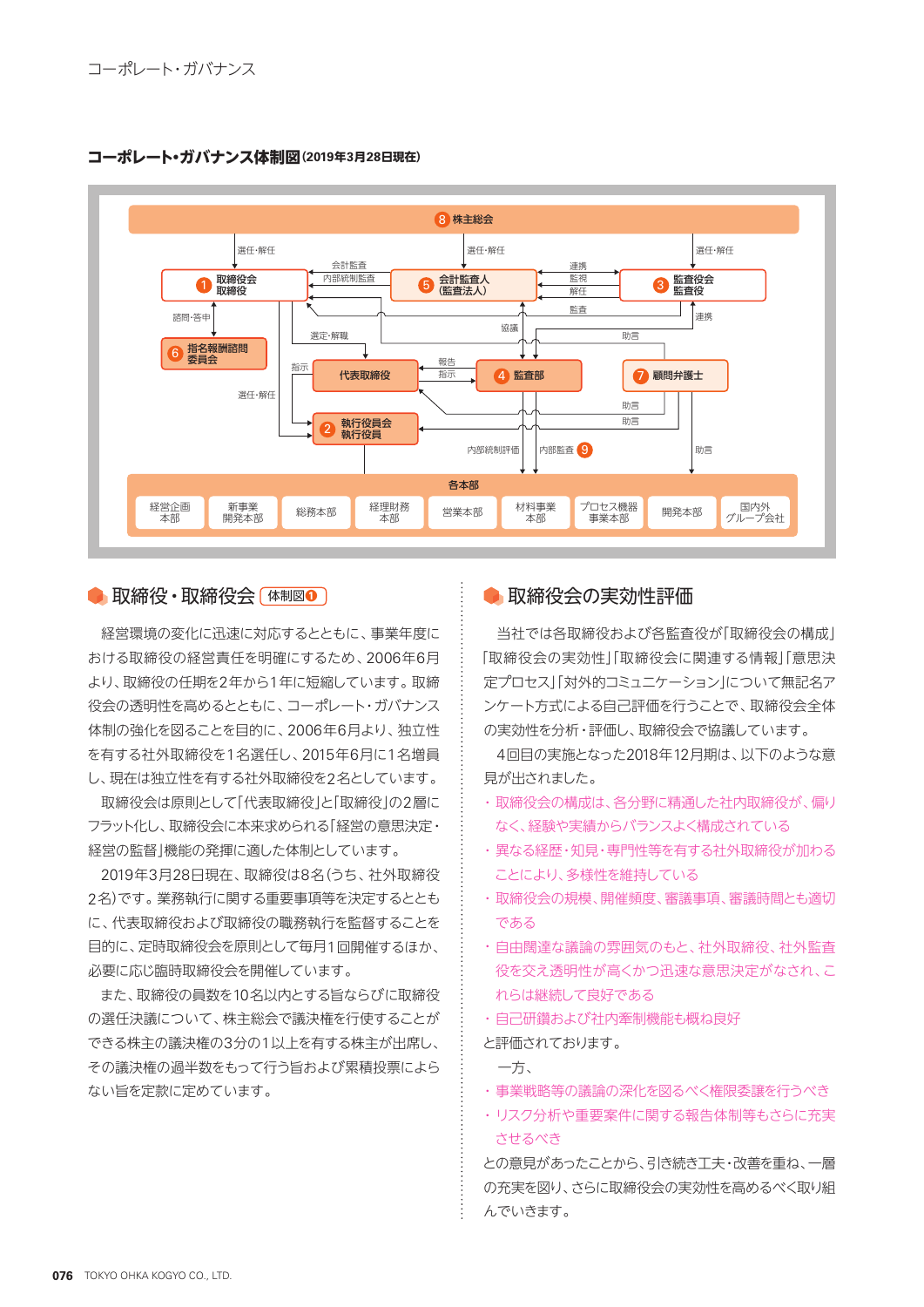# **Dur** Our Focus Focus

# ● 取締役会等の決裁権限見直し

取締役会の機能強化および当社の事業環境の変化等に 鑑み、取締役会の決裁権限について、執行役員会などへ の委譲をはじめとする決裁権限の見直しに着手しました。 2019年4月より、当社の決裁権限を改定したほか、2020 年1月の施行を目指し、国内外の子会社の決裁権限の改定 に向けた検討をスタートしています。

# ● 独立役員会議の設置

独立役員(社外取締役2名と社外監査役3名)による独立 役員会議を設置し、取締役会と同頻度で開催しています。 同会議には社内の常勤監査役1名も加わり、

- ・取締役会に上程されなかった執行役員会議題に関する補 足説明
- ・次の取締役会で取り上げるテーマについての意見交換
- ・先端技術事項の解説

等を行うことで、取締役会における議論のさらなる活発化 と実効性の強化を図っています。

## **● 執行役員→執行役員会 体制図2**

取締役会の「経営意思決定・経営監督」機能の充実を図 る一方、業務執行機能のさらなる強化に向け、各執行役員 が担当する職務の責任領域・能力等を総合的に勘案して、 執行役員社長以下、執行役員副社長、専務執行役員、常務 執行役員、執行役員という階層的な役位を設定するととも に、全執行役員で構成する執行役員会を設置しています。

2019年3月28日現在、執行役員は14名(うち、取締役を 兼務する執行役員5名)です。取締役会における決定事項 の指示・命令、執行役員相互の活動情報の共有化、経営戦 略の立案および取締役会付議基準未満の一定の重要事項 の意思決定等を目的に、定時執行役員会を原則として毎月 1回開催するほか、必要に応じ臨時執行役員会を開催して います。

#### **● 監査役・監査役会 体制図◎**

2019年3月28日現在、監査役は4名(うち、社外監査役 3名)です。監査に関する重要事項について、各監査役から 報告を受け、協議を行い、または決議することを目的に、定 時監査役会を原則として毎月1回開催するほか、必要に応 じて臨時監査役会を開催しています。各監査役は、監査役 会が定めた監査基準(監査役監査規程)に準拠し、監査の

方針、職務の分担等に従い、取締役会、執行役員会その他 重要な会議に出席しています。また取締役等から職務の執 行状況について報告を受け、必要に応じ説明を求めるなど して、取締役の職務執行を監査しています。会計に関する 事項については会計監査人からその職務の執行状況につ いて報告を受け、必要に応じ説明を求めるなどして、監査 の方法および結果の相当性を確認しています。

また、監査役監査の実効性を高め、監査職務を円滑に遂 行するために、監査役の補助使用人を1名配置しています。

#### **6 監査部 体制図3**

取締役社長直轄の組織として監査部を設置し、業務活動 に係る内部監査に加え、財務報告に係る内部統制の有効性 の評価を通じ、継続的改善のための指摘、提言、助言を行っ ています。

#### **● 会計監査人 (体制図6)**

公正かつ独立的な立場から当社の会計監査を実施して います。2018年12月期の当社の会計監査業務を執行した 公認会計士は、有限責任監査法人トーマツの指定有限責任 社員・業務執行社員の北方宏樹氏および指定有限責任社 員・業務執行社員の東海林雅人氏の2名です。また、当社 の会計監査業務にかかる補助者は、公認会計士6名、日本 公認会計士協会準会員2名、その他14名です。なお、当社 の会計監査人(有限責任監査法人トーマツ)に対する監査 報酬の内容は次の通りであり、当該報酬は、2018年12月 期に係るものです。

・公認会計士法(昭和23年法律第103号)第2条第1項に規定する 業務に基づく報酬:54百万円

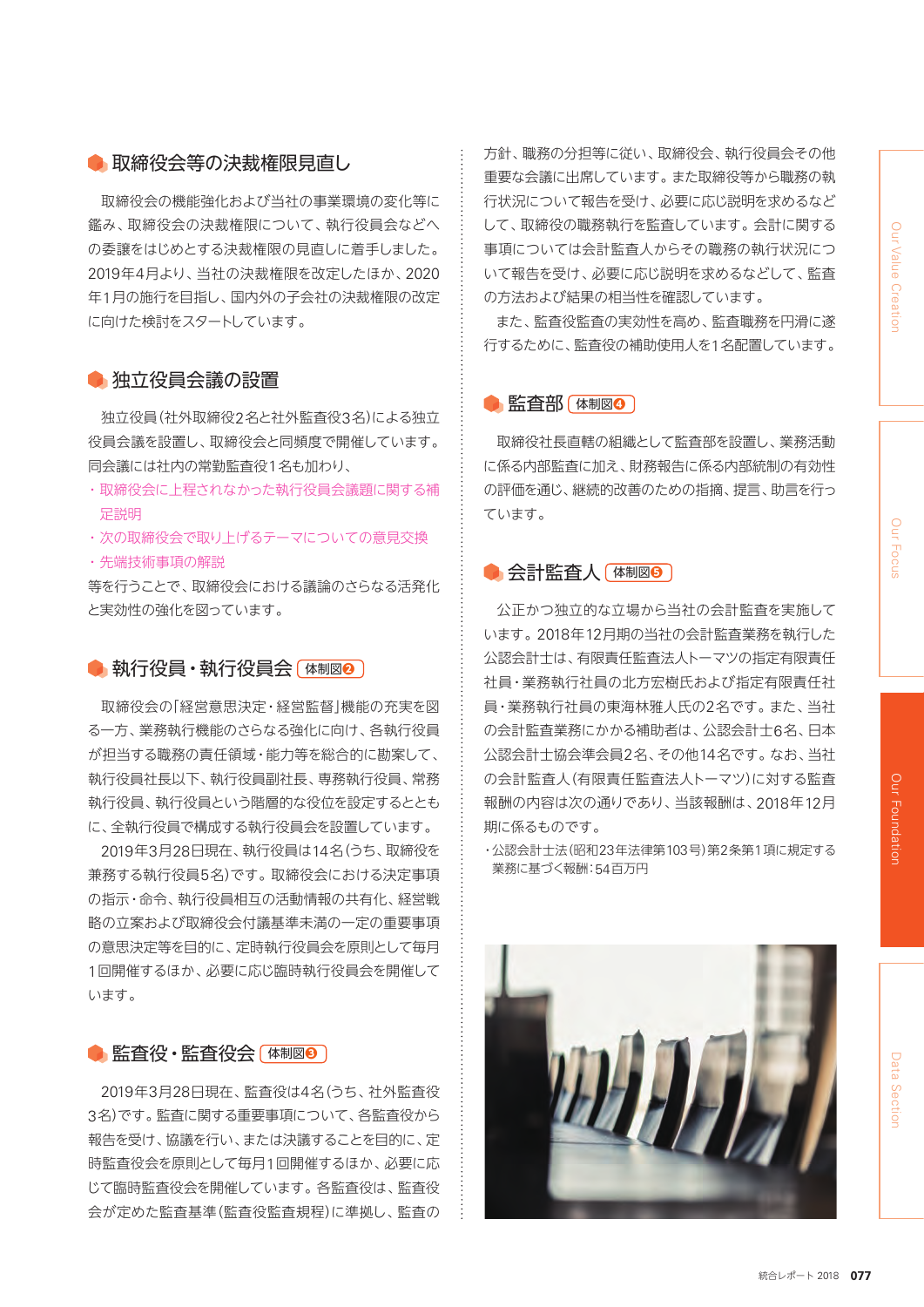#### **● 指名報酬諮問委員会 [体制図6]**

取締役等の指名・解任・報酬等に関する手続きの公正性・ 透明性・客観性を強化し、コーポレート・ガバナンスの充実 を図るため、委員の半数を独立社外取締役で構成し、独立 社外取締役が委員長を務める指名報酬諮問委員会を2018 年12月より設置しています。

#### ● 顧問弁護士等 体制図**◎**

複数の法律事務所と顧問契約を締結し、法律上の判断を 必要とする場合等には、顧問弁護士より適宜助言を受けて います。

# ● 株主総会の活性化および議決権行使の 円滑化に向けて 体制図**<sup>❽</sup>**

他社の株主総会が集中しない3月に開催日を設定すると ともに、株主総会の議案内容の検討期間を法定日数よりも 長く設定し、株主の皆様の議決権行使を促進するため、招 集通知を総会開催日の28日前(4週間前)にウェブサイトに 開示するとともに、21日前(3週間前)に発送しています。 また、株主総会に出席できない株主様の議決権行使につ いて、書面による行使に加え、電磁的方法による行使(機 関投資家向け議決権電子行使プラットフォームの利用を含 む)を可能にするとともに、海外機関投資家の理解の一助 とすべく、招集通知(英文)を作成しています。

加えて、株主総会に出席された株主様の理解促進を図る ため、映像とナレーションを用いて報告事項の報告を行う とともに、招集通知、決議通知および株主総会議案の議決 結果(いずれも和文および英文)を当社ウェブサイトに掲載 するなどの諸施策を講じています。

# **監査役と内部監査部門、会計監査人との連携**

**● 内部監査および監査役監査 (体制図◎)** 

#### **【監査役と会計監査人の連携状況】**

監査役は毎年4回、会計監査人より会計監査等の結果報 告を受けています。また、監査役は毎年1回、会計監査人よ り監査計画について説明を受けています。さらに監査役は、 取締役の職務執行監査の一環として、必要に応じて会計監 査人が実施する工場往査に立ち会うとともに、会計監査人の 監査の方法について調査しています。そのほか、必要に応じ 監査役と会計監査人との間で情報交換や意見交換を行って います。



#### **【内部監査、監査役監査および会計監査と監査部、内部統 制部門との関係】**

内部監査および財務報告に係る内部統制の有効性の評 価を担当する監査部のほか、コンプライアンス、リスク管 理等を所管する各部署を内部統制部門としています。

内部監査においては、監査部が、監査した結果の報告 を取締役社長、監査役および関係部署に対して行うとと もに、必要に応じ関係部署に対し指摘、提言、助言を行っ ています。

監査役監査においては、監査役が、取締役の職務執行 に関する監査役会の監査結果の報告を取締役社長および 会計監査人に対して行っていますが、内部統制の監査に 際しては、必要に応じ、監査部および内部統制部門より評 価等に関する報告を受けています。

また、会計監査においては、会計監査人が監査した結 果の報告を取締役社長および監査役に対して行っていま すが、内部統制監査については、監査部との間で協議を 行っています。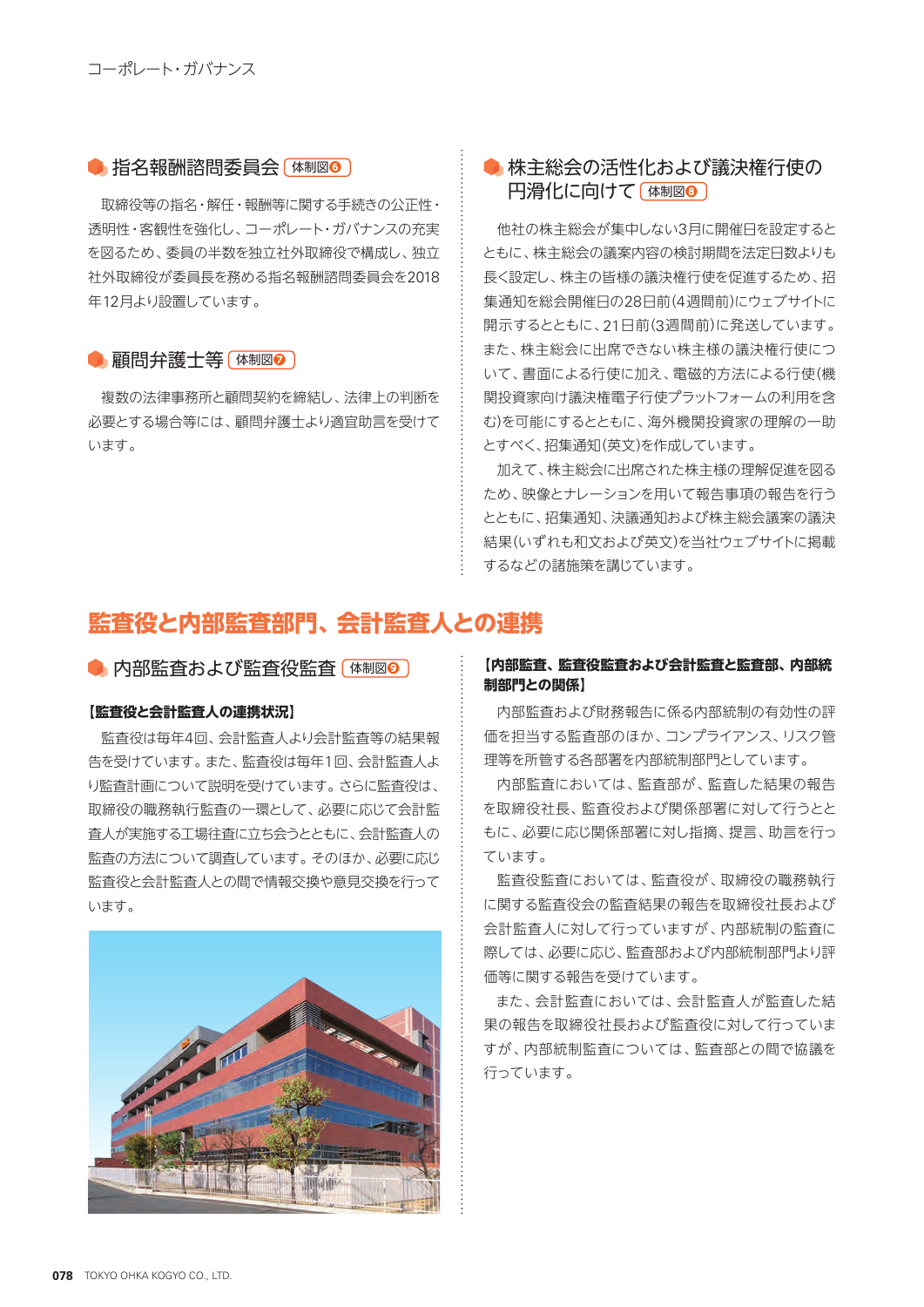Data Section

# **社外取締役および社外監査役の選任状況**

取締役8名のうち、2名が社外取締役です。また、監査役4名のうち、3名が社外監査役です。 当社は社外取締役および社外監査役を選任するための独立性に関する基準または方針を以下の通り定めています。

# • 社外役員独立性基準

#### **本基準における独立性を有する社外役員とは、法令上求められる社外役員としての要件を満たす者であり、 かつ、次の各号のいずれにも該当しない者をいう。**

- a. 当社または当社の連結子会社(以下、当社グループ)の業務執行者 または、その就任前10年間において当社グループの業務執行者であった者
- b. 当社グループを主要な取引先とする者(注1)またはその業務執行者
- c. 当社グループの主要な取引先(注2)またはその業務執行者
- d. 当社グループの主要な借入先(注3)またはその業務執行者
- e. 当社グループから役員報酬以外に多額の金銭その他の財産(注4)を得ているコンサルタント、会計専門家、 法律専門家(当該財産を得ている者が法人、組合等の団体である場合は、当該団体に所属する者をいう)
- f. 過去3年間において上記b.からe.に該当していた者
- g. 当社グループから過去3年間の平均で年間3百万円以上の寄付を受け取っている者
- h. 当社グループの主要株主(注5)またはその業務執行者
- i. 社外役員の相互就任関係(注6)となる他の会社の業務執行者
- j. 配偶者および二親等内の親族が上記a.からi.のいずれかに該当する者
- k. 社外役員としての在任期間が通算で8年を経過している者
- l. 前各号の定めにかかわらず、その他、当社と利益相反関係が生じ得る事由が存在すると認められる者
- 注1:当社グループを主要な取引先とする者とは、当社グループに対して製品またはサービス等を提供している取引先であって、 取引額が、過去3年間の平均で年間1千万円以上かつ直近事業年度における当該取引先の年間連結売上高の2%を超える者をいう。
- 注2:当社グループの主要な取引先とは、当社グループが製品またはサービス等を提供している取引先であって、 取引額が過去3年間の平均で年間1千万円以上かつ直近事業年度における当社グループの年間連結売上高の2%を超える者をいう。
- 注3:当社グループの主要な借入先とは、当社連結総資産の2%以上に相当する金額の借入先である金融機関をいう。
- 注4:多額の金銭その他の財産とは、過去3年間の平均で年間1千万円以上かつ直近事業年度における当該コンサルタント、会計専門家、 法律専門家の年間連結売上高の2%を超える経済価値を有する財産をいう(当該財産を得ている者が法人、組合等の団体である場合は、 過去3年間の平均で年間1千万円以上かつ直近事業年度における当該団体の年間連結売上高の2%を超える経済価値を有する財産をいう)。
- 注5:主要株主とは、議決権保有割合が10%以上の株主をいう。
- 注6:社外役員の相互就任関係とは、当社グループの業務執行者が他の会社の社外役員であり、かつ、当該他の会社の業務執行者が 当社の社外役員である関係をいう。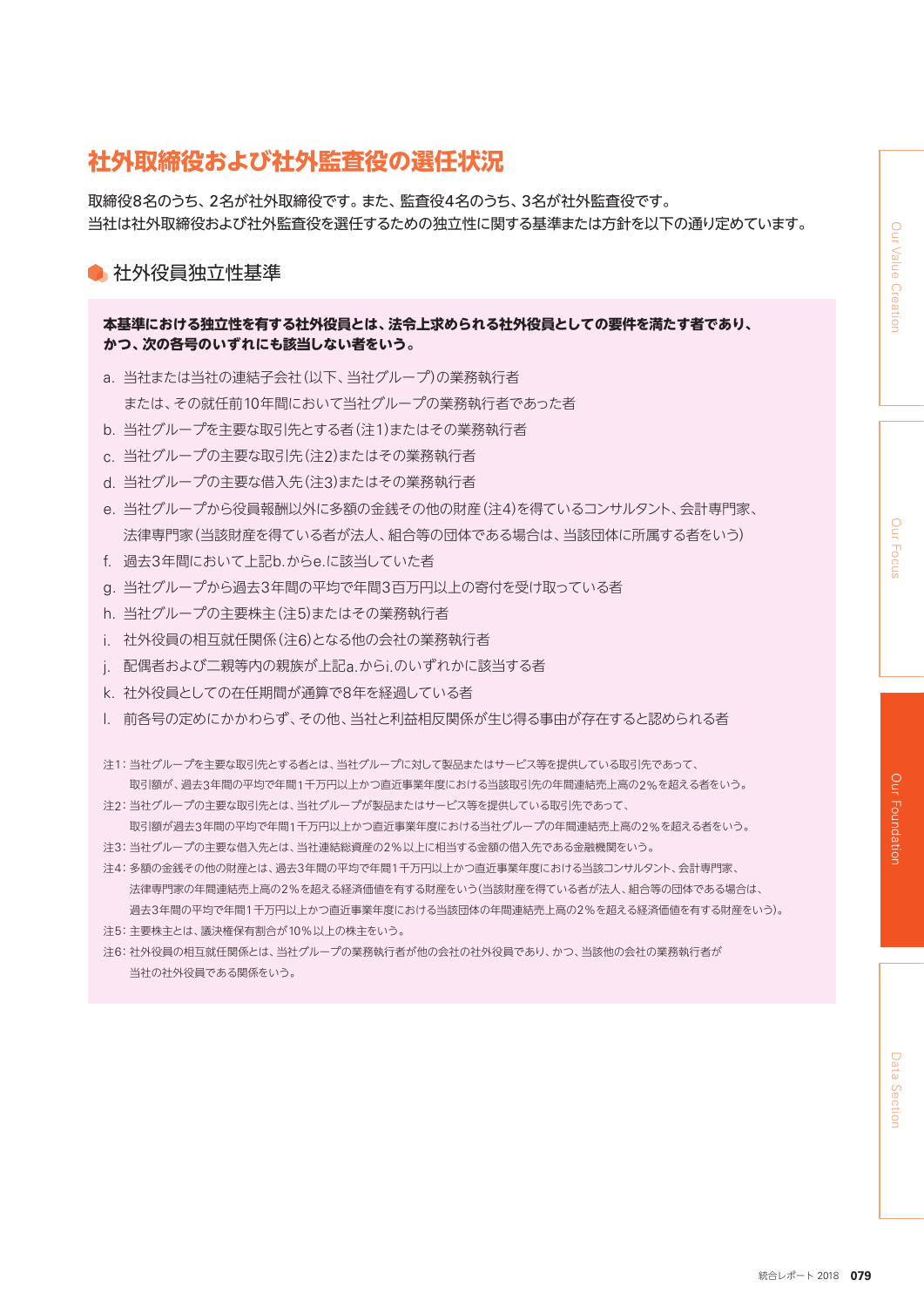# **取締役(社内)の選任理由**

| 氏名                                  | 選任理中                                                                                                                                                                                             |
|-------------------------------------|--------------------------------------------------------------------------------------------------------------------------------------------------------------------------------------------------|
| 阿久津 郁夫<br>代表取締役<br>取締役会長            | 最高経営責任者として長年にわたり当社グループの経営を牽引し、中期計画の諸施策を通じて当社グループの一層の発展に<br>寄与しており、引き続き当社のコーポレート・ガバナンス強化を推進するとともに、業務執行の監督を行うのに適任であるため。                                                                            |
| 種市 順昭<br>代表取締役<br>取締役社長<br>指名報酬諮問委員 | 当社の既存事業分野のみならず、新規事業分野にも精通しており、2019年12月期を初年度とする3ヵ年の中期計画 [tok中期<br>計画20211のスタートを機に代表取締役取締役社長に就任し、グループトップとして、中期計画の諸施策を通じて当社グループ<br>の中長期的な企業価値向上と持続的な成長に寄与すると考えられることから、引き続き当社の経営への貢献を期待できるため。        |
| 佐藤 晴俊<br>取締役                        | 米国子会社での駐在、品質保証および製品開発の青任者等を経て、開発本部長に就任するなど、当社グループ内の要職を経<br>験し、当社事業の特性・顧客を熟知しており、取締役会における重要な意思決定、他の取締役の業務執行の監督等に必要かつ十<br>分な見識を備えていることから、引き続き当社の経営への貢献を期待できるため。                                    |
| 水木 國雄<br>取締役<br>指名報酬諮問委員            | 総務部長を経て総務本部長に就任し、情報管理体制、危機管理体制およびコンプライアンス体制の構築ならびにIR(投資家<br> 向け広報)の充実など、コーポレート・ガバナンス強化の業務に取り組んでおり、担当業務の経験を通じて、取締役会における重<br>要な意思決定、他の取締役の業務執行の監督等に必要かつ十分な見識を備えていることから、引き続き当社の経営への貢献を<br>期待できるため。  |
| 徳竹 信生<br>取締役                        | 製品開発、米国子会社での駐在、台湾子会社の董事長兼総経理等を経て、材料事業本部長に就任するなど、当社グループ内<br>の要職を経験し、当社事業の特性・顧客を熟知しており、取締役会における重要な意思決定、他の取締役の業務執行の監督等に<br>必要かつ十分な見識を備えていることから、引き続き当社の経営への貢献を期待できるため。                               |
| 山田 敬一<br>取締役                        | 前職で培った製品開発および販売・マーケティングに関する見識や豊富な経験に加え、当社に入社して以降、主力製品の販売・<br>マーケティングに従事し、営業本部長に就任するなど、電子材料業界や当社事業の特性・顧客を熟知しており、取締役会におけ<br>る重要な意思決定、他の取締役の業務執行の監督等に必要かつ十分な見識を備えていることから、引き続き当社の経営への貢<br>献を期待できるため。 |

#### **社外取締役の選任理由**

| 氏名                 | 選仟理中                                                                                                                                                                                             |
|--------------------|--------------------------------------------------------------------------------------------------------------------------------------------------------------------------------------------------|
| 栗本 弘嗣<br>指名報酬諮問委員長 | 上場企業の経営者としての豊富な経験と幅広い見識をもとに、引き続き客観的かつ中立的な視点から当社の経営を監督して<br>いただくとともに、当社の経営全般に助言を頂戴することによりコーポレート・ガバナンス強化に寄与していただくため。                                                                               |
| 関口 典子<br>指名報酬諮問委員  | 公認会計士業務を通じて培われた会計における高度な専門性と企業での豊富な実務経験を有し、これらをもとに、複数の上場<br>企業の不正経理に関する外部委員を務められるなど、内部統制にも精通されていることから、引き続き客観的かつ中立的な視点<br>から当社の経営を監督していただくとともに、当社の経営全般に助言を頂戴することによりコーポレート・ガバナンス強化に寄与<br>していただくため。 |

#### **社外監査役の選任理由**

| 氏名     | 選任理由および独立性について                                                                                                                                                                                                                           |  |  |
|--------|------------------------------------------------------------------------------------------------------------------------------------------------------------------------------------------------------------------------------------------|--|--|
| 深田 一政  | 金融機関等における豊富な経験と経営者としての幅広い見識をもとに、客観的かつ中立的な視点からの経営監視に寄与して<br>いただくためです。同氏は東京海上日動火災保険株式会社の出身者であり、同社は、当社株式を所有しているほか、当社との間<br>において定型的・標準的な取引条件下での保険に係る取引がありますが、これらの資本関係および取引関係は、同氏の社外監<br>査役としての独立性に影響を及ぼすものではありません。                           |  |  |
| 高橋 浩一郎 | 金融機関等における豊富な経験と経営者としての幅広い見識をもとに、客観的かつ中立的な視点からの経営監視に寄与して<br>いただくためです。同氏は明治安田生命保険相互会社の出身者であり、同社は、当社株式を所有しているほか、当社との間にお<br>いて定型的・標準的な取引条件下での保険に係る取引がありますが、これらの資本関係および取引関係は、同氏の社外監査役と<br>しての独立性に影響を及ぼすものではありません。                             |  |  |
| 竹内 伸行  | 金融機関の経営者としての豊富な経験と幅広い見識に加え、他の会社における監査役の経験をもとに、客観的かつ中立的な<br>·視点からの経営監視に寄与していただくためです。同氏は三菱UFJ信託銀行株式会社の出身者であり、同社は、当社株式を所<br>有しているほか、当社との間において定型的・標準的な取引条件下での資金の預入、株式事務の委託等に係る取引があります<br>が、これらの資本関係および取引関係は、同氏の社外監査役としての独立性に影響を及ぼすものではありません。 |  |  |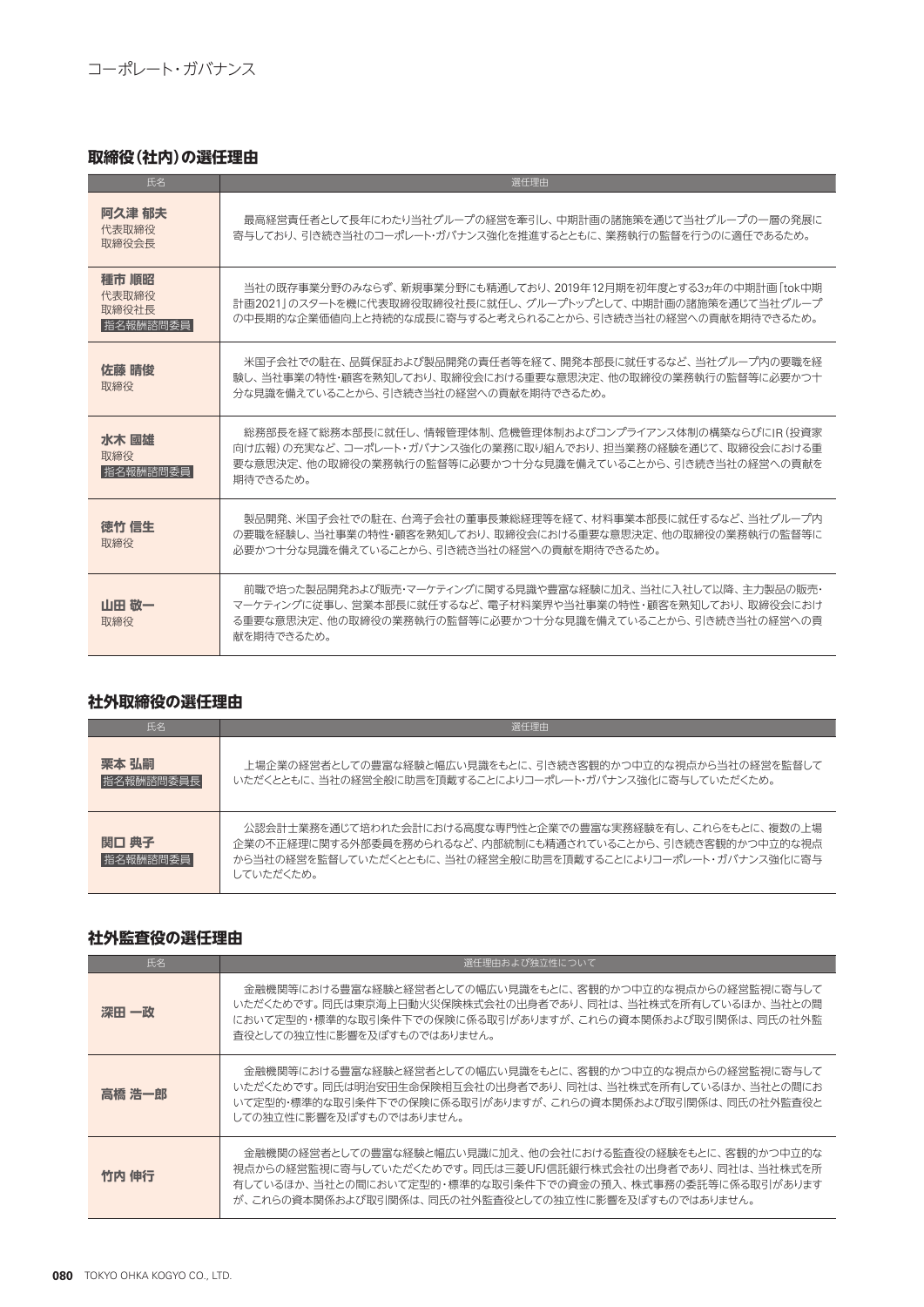# Data Section

#### **社外取締役、社外監査役の主な活動状況**

| 氏名              | 取締役会、監査役会の出席状況および活動状況                                                                                                                       |
|-----------------|---------------------------------------------------------------------------------------------------------------------------------------------|
| 栗本 弘嗣           | 2018年12月期開催の取締役会15回の全て(出席率100%)に出席し、主に上場企業の経営者としての豊富な経験と幅広い見                                                                                |
| 社外取締役           | 識をもとに、適宜議案の審議に必要な発言を行いました。                                                                                                                  |
| 関口 典子           | 2018年12月期開催の取締役会15回の全て(出席率100%)に出席し、主に公認会計士業務を通じて培われた会計における高                                                                                |
| 社外取締役           | 度な専門性と企業での豊富な実務経験をもとに、適宜議案の審議に必要な発言を行いました。                                                                                                  |
| 斎藤 広志<br>社外監査役  | 2018年12月期開催の取締役会15回の全て(出席率100%)に、また、監査役会14回の全て(出席率100%)にそれぞれ出席し、<br>主に金融機関の経営者としての豊富な経験と幅広い見識に加え、他の会社における監査役の経験をもとに、適宜意見の表明およ<br>び質問を行いました。 |
| 深田 一政           | 2018年12月期開催の取締役会15回の全て(出席率100%)に、また、監査役会14回の全て(出席率100%)にそれぞれ出席し、                                                                            |
| 社外監査役           | 主に金融機関等における豊富な経験と経営者としての幅広い見識をもとに、適宜意見の表明および質問を行いました。                                                                                       |
| 高橋 浩一郎<br>社外監査役 | 2018年12月期開催の取締役会15回の全て(出席率100%)に、また、監査役会14回の全て(出席率100%)にそれぞれ出席し、<br>主に金融機関の経営者としての豊富な経験と幅広い見識に加え、他の会社における監査役の経験をもとに、適宜意見の表明およ<br>び質問を行いました。 |

## 2018年12月期の取締役会における主な意思決定/議題等

- ◆半導体の最先端微細化プロセス向けを中心とする高純度化学薬品の製造設備増強(TOKアメリカ社/台湾東應化社)
- ◆研究開発棟新設計画の進捗確認(相模事業所:2019年竣工)
- ◆老朽化設備の更新(相模事業所)
- ◆「tok中期計画2021」全体像、全社戦略、重点施策
- ◆株主還元/配当方針の刷新、バランスシートマネジメントの方針等
- ◆GMS(グループマネジメントシステム)の進捗確認
- ◆国内外事業拠点におけるEHS(環境・労働安全衛生)施策のレビューおよび強化策
- ◆新たな人財施策、従業員研修プログラムの策定に向けた議論等

#### ● 役員の報酬

取締役、経営陣幹部および監査役の報酬は、業績の拡大により企業価値の向上を図り、株主をはじめとするステークホルダー の皆様のご期待にお応えするとともに、法令等を遵守し経営の健全性を維持することに主眼を置き、以下の要領で定めています。

#### **【取締役の報酬】**

取締役の報酬は、基本報酬である定額報酬、単年度の業 績連動報酬である賞与に加えて、業績および企業価値向 上ひいては株価上昇への貢献意欲や士気を一層高めるイ ンセンティブとして、株価連動報酬であるストックオプショ ンで構成しています。

定額報酬、賞与および株式報酬型ストックオプションは、 株主総会において承認された報酬枠の範囲内(年額4億 2,000万円以内)で、後記の【取締役および経営陣幹部の 報酬を決定するに当たっての方針と手続】(以下、「報酬に

かかる方針と手続」)に基づき決定します。

なお、社外取締役には、その役割に鑑み株式報酬型ストッ クオプションを付与しないこととしています。

#### **【経営陣幹部の報酬】**

経営陣幹部の報酬は、基本報酬である定額報酬、単年度 の業績連動報酬である賞与および中長期の業績連動報酬 である株式報酬型ストックオプションで構成されています。

定額報酬、賞与および株式報酬型ストックオプションは、 報酬にかかる方針と手続に基づき、決定します。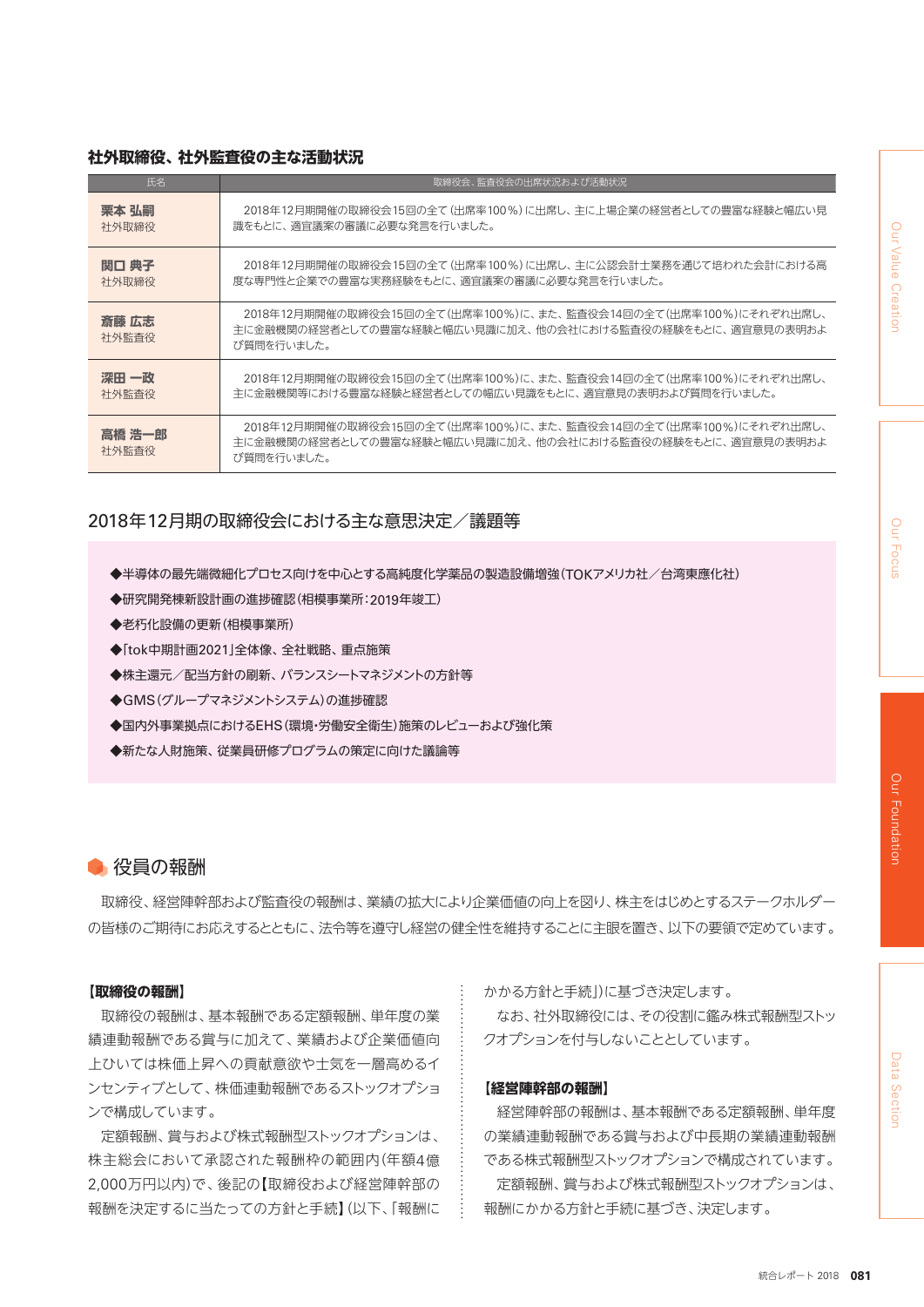#### **【取締役および経営陣幹部の報酬を決定するに当たっての 方針と手続】**

独立社外取締役を委員長とする指名報酬諮問委員会は、 当社グループの業績、取締役および経営陣幹部の中期計 画や前年度予算への貢献度合い、取締役会の自己評価を 勘案し、中長期的な業績と連動する報酬の割合および現金 報酬と自社株報酬との割合の適切な設定も心がけて、取締 役および経営陣幹部の報酬(定額報酬・賞与)の決定にか かる原案、ならびに、取締役(社外取締役を除く)および経 営陣幹部に対する中長期の業績連動報酬としての株式報 酬型ストックオプションの割当の決定にかかる原案をそれ ぞれ作成します。取締役会は、そのうえで当該原案を決議 します。

#### **【監査役の報酬】**

取締役会からの独立性をもって取締役の職務執行の監督、 監査を行うという職責に鑑み、基本報酬のみとし、株主総会 において承認された報酬枠の範囲内(年額7,200万円以内) で、監査役の協議により決定し、これを支給することとして います。

| 役員区分              | 報酬等の総額<br>(百万円) | 報酬等の種類別の総額<br>(百万円) |           |    | 対象となる役員の員数 |
|-------------------|-----------------|---------------------|-----------|----|------------|
|                   |                 | 基本報酬                | ストックオプション | 賞与 |            |
| 取締役<br>(社外取締役を除く) | 170             | 136                 | 21        | 13 | 6          |
| 監査役<br>(社外監査役を除く) | 22              | 22                  |           |    |            |
| 社外役員              | 47              | 46                  |           |    | b          |

#### **取締役および監査役の報酬等の額(2018年12月期)**

(注)取締役(社外取締役を除く)の報酬等の総額および種類別の総額には、執行役員兼務取締役の執行役員分の報酬等を含めていません。

# **内部統制システム**

存在感を増す海外子会社の経営管理の強化、コンプライアンス体制の整備といったグループ内部統制システムの充実に向け た取り組みを進めています。ここでは、「コンプライアンス体制」「リスクマネジメント体制」「業務執行の報告およびその他のグ ループ内部統制体制」「情報の保存および管理体制」「情報管理体制の拡充」の運用状況の概要を抜粋してご紹介します。

→内部統制に関する詳細な情報は、「コーポレート・ガバナンス報告書」をご参照ください。 https://www.tok.co.jp/content/download/4591/76284/file/gov\_report190627.pdf



# ● コンプライアンス

ステークホルダーの皆様との信頼関係を維持していくことが、社会と共存する企業として持続的に発展する基礎になるとの 認識から、当社グループ全体でのコンプライアンス体制の充実に努めています。また、全役員・従業員一人ひとりが法令や 社内規程、社会規範などを遵守した行動ができるよう、コンプライアンス意識の徹底に努めています。

#### **【コンプライアンス推進体制と行動基準】**

「コンプライアンス委員会」の主導のもと、グループ各社 における啓発教育・徹底活動など、全員参加によるコンプ ライアンス推進活動を実施しています。また、全役員・従 業員一人ひとりのコンプライアンスに対する意識向上を図 るとともに、共有する価値観と行動規範を明確にすること を目的に、「TOKグループ・コンプライアンス行動基準」を 制定し、国内外の子会社にも適用しています。グループ各 社の使用言語にてコンプライアンス行動基準のハンドブッ クを作成し、各社の全役員・従業員に配付しています。

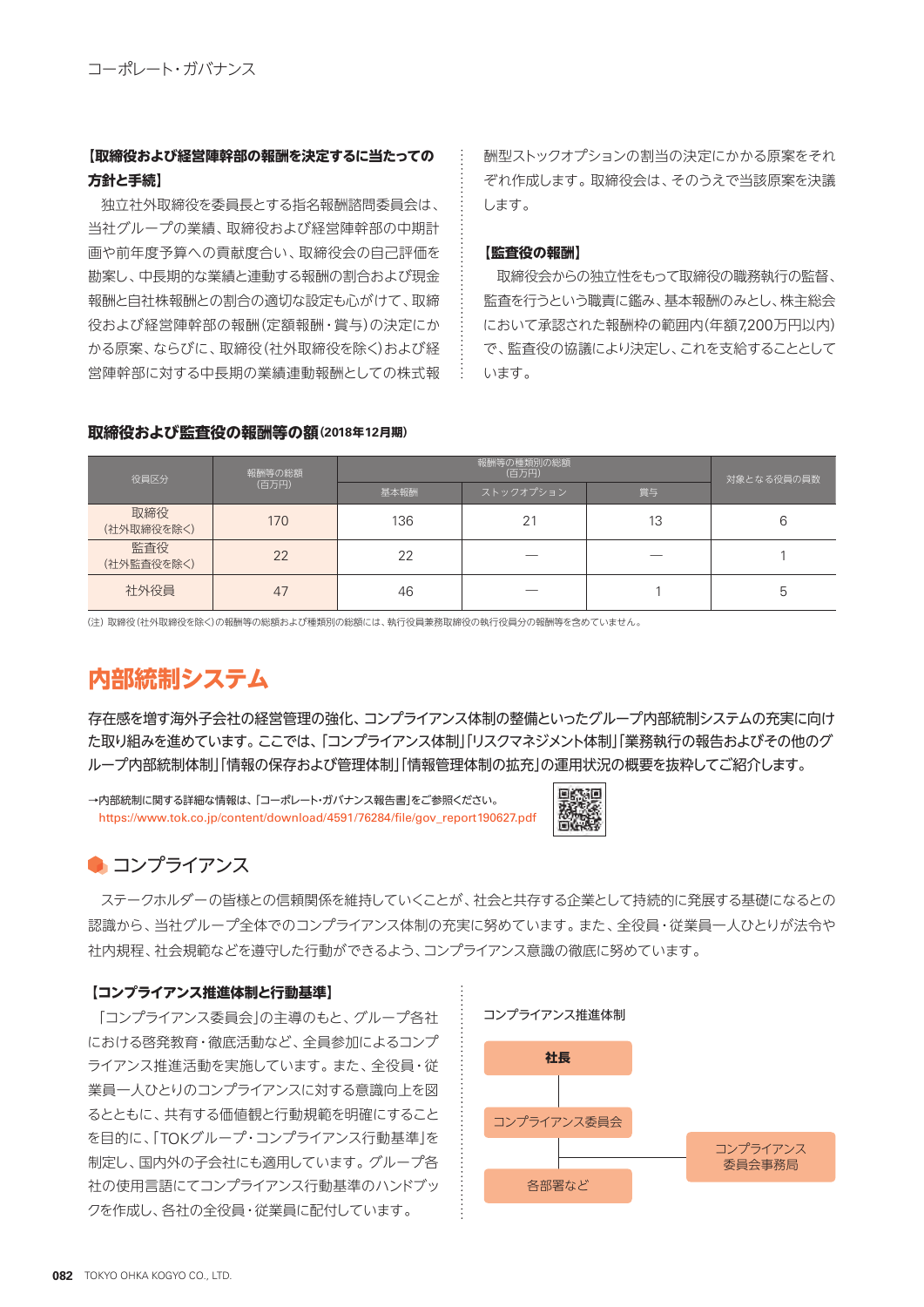# Our Value Creation Data Section Our Footal Clurt Joods of Clurt Joods of Clurt John Section Our Foundation Our Value Creation Our

# Data Section

#### **継続的なコンプライアンス浸透活動**

コンプライアンスに関わるリスクの顕在化を防ぐには、全 役員・従業員のコンプライアンスの実践・定着が不可欠で す。そのため、当社グループの各部署・拠点において実情 を踏まえた独自のコンプライアンス教育を実施し、PDCAを 意識した活動により、リスクを未然に防止するよう努めてい ます。海外拠点におけるコンプライアンス教育は2017年12 月期で一巡したことから、2018年12月期は、国内全拠点を コンプライアンス委員会事務局員が改めて訪問し、内部通 報制度の再周知を含むコンプライアンス教育を実施しました。

#### **内部通報制度**

事業活動におけるコンプライアンス上のリスクを早期に発見・ 改善、または未然に防止するため、内部通報制度を設けてい ます。通報先を選択できるよう便宜を図るとともに、内部通 報した際には、不正な目的で行った場合を除き、これを理由に 解雇など不利益な扱いをしない方針を明確にしています。

2018年12月期は、労働・職場環境、プライベートに関し グループ全体で3件の通報を受け、詳細な事実関係の把握、 客観的な状況判断に基づき、対象者への指導、懲戒処分、 是正へ向けた教育等を実施しました。今後、より通報しや すい環境を確保するため、内部通報制度のさらなる充実を 図っていきます。

#### ● リスクマネジメント

経営に重大な影響を及ぼす様々なリスクに的確に対処することが、当社の永続的な発展には不可欠です。ステークホルダー とのコミュニケーションなどを通じ、想定しうる様々なリスクの把握と防止に努めるとともに、万が一リスクが顕在化した場合 の損害を最小限にとどめるための対策を策定するなど、グローバルなリスク管理体制の整備・充実に努めています。

#### **【リスクマネジメントシステム】**

「リスク管理委員会」を中核として、リスク管理体制の見直 しやリスク管理方針の策定を行っています。また、様々なリ スクに的確に対処するため、「リスク管理規程」と「リスク管 理マニュアル」を制定しています。同マニュアルに基づき、「経 営リスク」「社会リスク」「災害・事故リスク」の各項目におい て、重大な結果をもたらすリスクの特定や当該リスクの分析、 および対策の決定・実行ならびに評価等のリスクマネジメン トを実施することで、平時の予防措置を講じています。



#### **リスクマネジメント体制強化の取り組み**

当社グループは東日本大震災を機に危機管理の重要性を 再認識し、危機管理委員会(現:リスク管理委員会)を発足さ せ、災害をはじめ事故や環境リスクなど、様々なリスクへの 対応に取り組んでいます。2016年には、当社のグローバル 化の拡大に伴い、「TOKグループリスク管理委員会」を発足 させ、幅広いリスクに対する体制を構築しました。

2018年12月期は、グループ子会社も含む全拠点におい てリスクアセスメントを行い、影響度が高いと判断したリス クに対し低減活動を実施した結果、リスク低減項目に対し 20%の達成度となりました。今後もリスクアセスメントによっ てあぶり出された新規リスク案件や継続案件について、低 減活動を実施していきます。

#### **クライシスマネジメントの強化**

BCP(事業継続計画)の基本は従業員の安全であると考 える当社グループは、日本国内で大規模地震をはじめとす る自然災害が発生した際に従業員の安否確認を行う安否確 認システムを運用しています。このシステムのスムーズな運 用や従業員自身の意識向上を目的に安否確認訓練を毎年 実施しており、2018年12月期の訓練回数は年計画に対し 100%の進捗となったほか、回答率も高水準を維持しました。

#### **大規模災害への対策**

東日本大震災や熊本地震で得た教訓を活かし、首都直下 型地震の発生時における本社および複数拠点の同時被災を 想定したBCPを策定しています。受注・発注業務、製品出荷 業務の中断やライフラインの寸断への対応など、実際の被害 を想定した机上訓練を実施するなど、より実態に即したBCP となるように定期的に見直しを行っています。2018年12月 期は、7月に発生した西日本豪雨での被害を踏まえ、代替輸 送の見直しを実施したほか、海外子会社を含むグループ全 生産拠点の初期行動基準の策定を完了しました。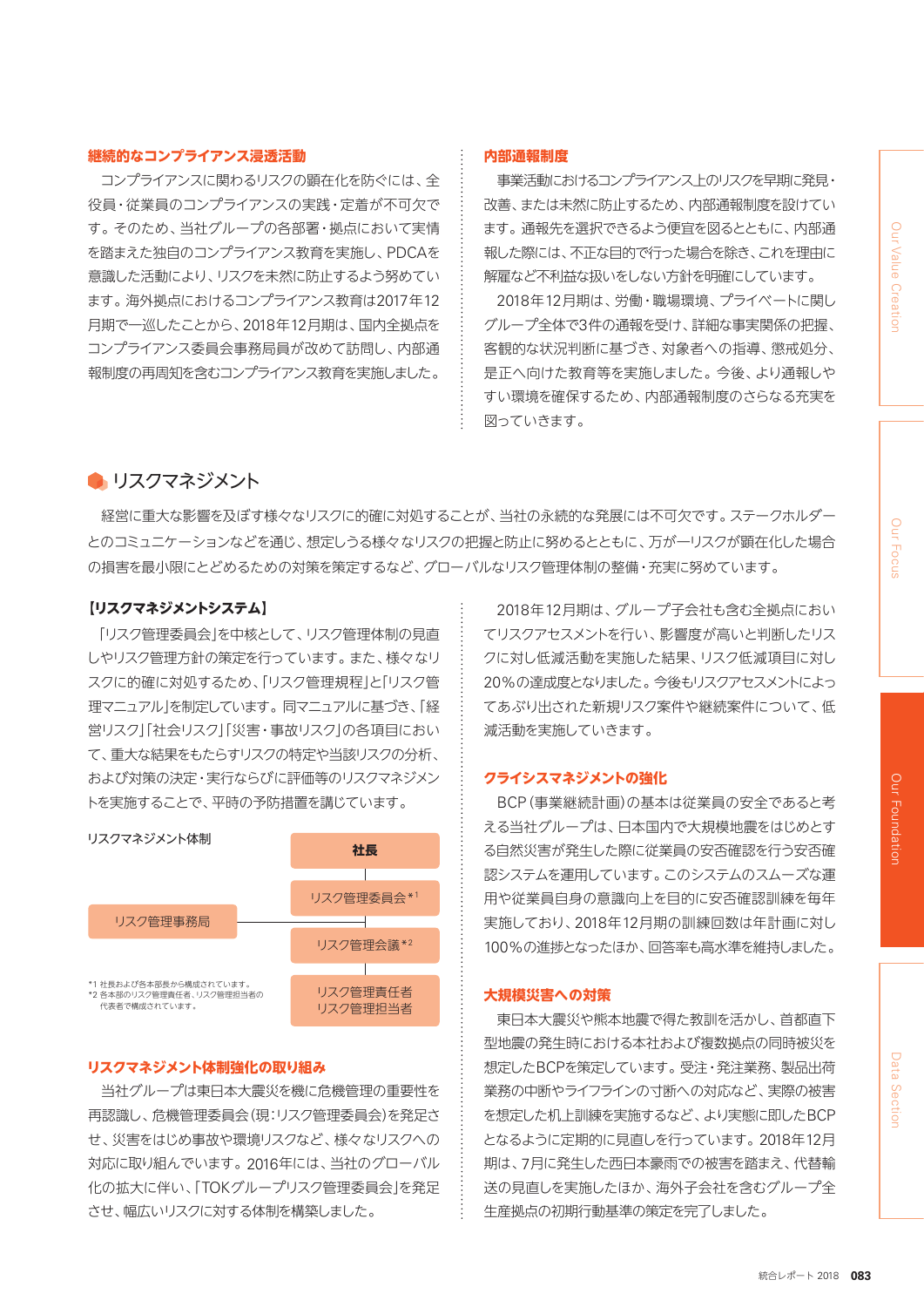#### ● 情報管理の強化

情報管理を取り巻く環境は大きく変化しており、情報資産の流出は、当社グループの競争優位性を大きく損ない、企業とし ての存続を脅かすリスクとなり得ます。そのため、情報管理体制の強化は「企業価値の保全」と「社会的責任の遂行」という両 側面において重要課題であるという認識のもと、情報セキュリティ確保におけるPDCAサイクルを確立し、一層の取り組みの 強化を行っています。

#### **【情報管理に関する方針】**

東京応化工業株式会社グループ(東京応化工業株式会 社およびその子会社により構成される企業グループ、以下 「TOKグループ」という)は、企業の社会的責任を果たすた めに、情報資産に係るリスク管理を経営上の重要な課題と位 置づけ、以下の方針に従い諸施策に取り組んでまいります。

#### **情報資産の定義・保護・有効活用**

①TOKグループが保有する経営情報、顧客・営業情報、個 人情報および技術情報など、すべての情報資産について、 情報セキュリティに関する法令、その他の社会的規範お よび社内規程などを遵守し、適切にそれを保護するとと もに業務を効率的に遂行するために、定められた権限内 において、かつ所期の目的のためにのみ使用します。

#### **ツールおよびセキュリティ基盤の整備・維持**

②TOKグループは、情報資産を有効に活用できるよう、合 理的な範囲でコミュニケーションツールおよびヤキュリ ティ基盤を整備、維持します。

#### **組織体制・組織的活動**

③TOKグループは「情報管理委員会」を設け、グループ全 体で情報資産が適切に統制される管理体制を構築・維持・ 推進していきます。

#### **完全性・機密性・可用性**

④TOKグループが保有する情報資産の漏えい、改ざん、盗 難、破壊等を防止するためにリスクの特定・評価および 対策と改善を継続的に実施し、人的、物理的、組織的お よびITによる諸施策を通じて適切に情報管理のリスク低 減を図っていきます。

#### **教育**

⑤TOKグループは社内教育を定期的かつ継続的に実施し、 意識の向上と社内規程などの周知徹底を図ります。

#### **インシデント対応**

⑥TOKグループは情報セキュリティに関する事故等が発生

した場合は、その被害を最小限にとどめるよう努めると ともに、再発防止策を実施していきます。

#### **監査・継続的改善**

⑦TOKグループは、情報資産の管理の一環として、定期的 に監査を実施し、継続的に改善を進めていきます。

#### **【情報管理体制の維持・管理・向上】**

当社では、総務本部長を情報管理委員長とし、海外関係 子会社を含む当社グループの各部署長などから構成される 「TOK情報管理委員会」を組織し、情報セキュリティや個人 情報保護に関する取り組み方針、各種施策を決定していま す。また、重要な子会社にも独自の情報管理組織を設置し、 TOK情報管理委員会主導のもと組織的な連携を行える体 制を整備し、当社グループ全体における情報管理体制の強 化に努めており、2018年12月期は、管理規程の更新を実 施しました。

監査部は、TOK情報管理委員会とは独立してこれらのルー ルの遵守状況等を定期的に監査し、その結果を社長に報告 し、問題があれば被監査部門および情報管理委員会に改 善を指導するなど、情報管理体制の向上を図っています。





#### **・ワーキンググループによる情報管理の強化**

TOK情報管理委員会では情報管理方針に基づいたテー マを決定し、それぞれに担当する以下のワーキンググルー プ(以下:WG)を設けて活動を行うことで、情報管理の強 化に努めています。

**情報管理のPDCAサイクルを回すためのワーキンググループ** 営業秘密化WG/教育とルールWG/人事関連WG/ IT整備WG/物理的セキュリティWG/サプライヤーWG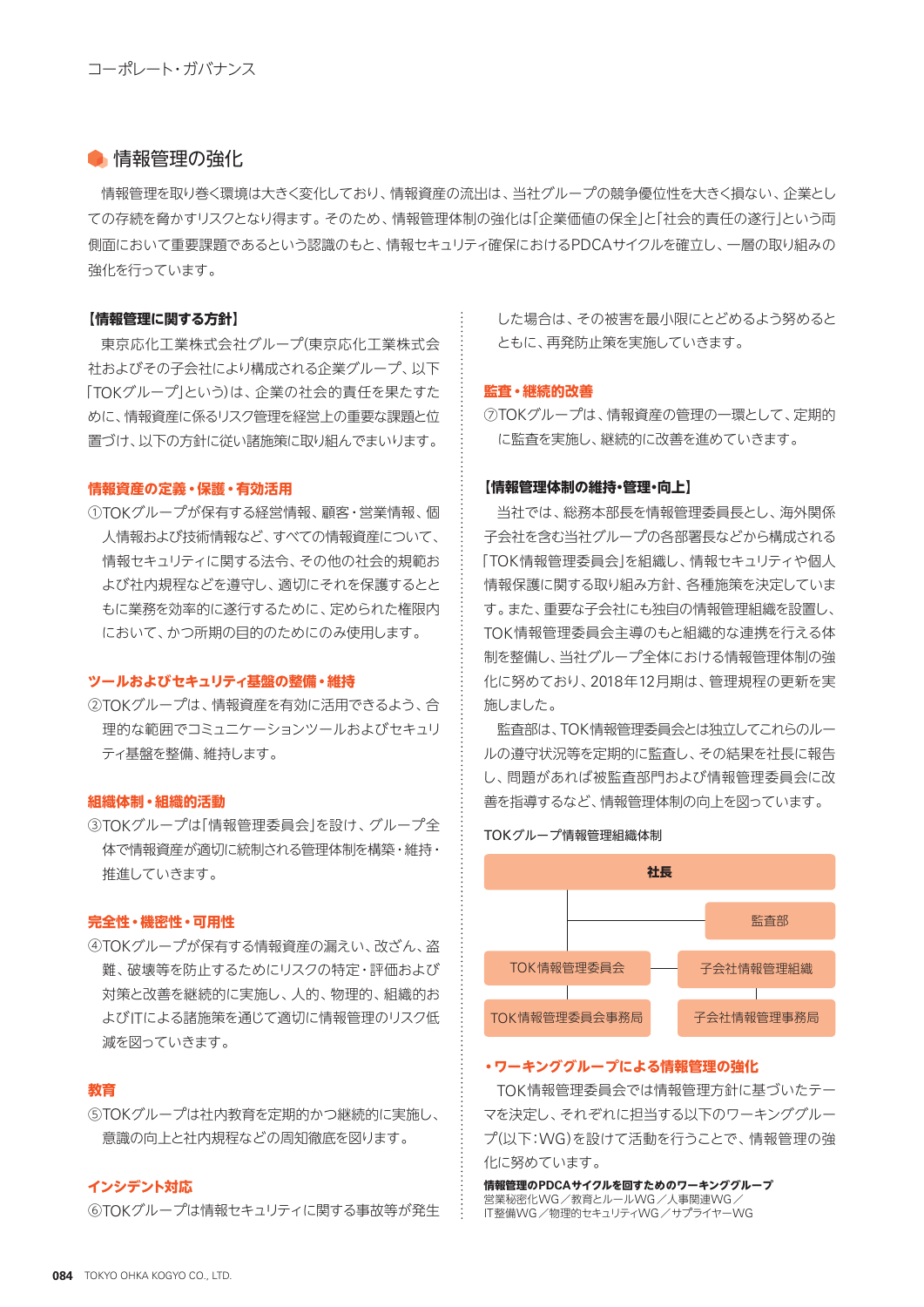# GMS(グループマネジメントシステム)

国内外で拡大し続ける東京応化グループの価値創造を持続的な企業価値向上に着実に結びつけるため、2015年より、 GMS(グループマネジメントシステム)の取り組みに注力してきました。2年間のプロジェクト期間を経て、2018年からは、 プロジェクトの成果を東京応化グループ全体のグローバルな体制や仕組みとして定着させるステージに移行しています。

#### **【2018年12月期の取り組み】**

GMSの整備・運用に関する自己点検を6つのGMS分野 と2つの子会社に対して実施し、30件以上の是正事項を検 出し、改善を進めました。

当社グループの重要な課題を継続的に収集・解決し、課 題解決の進捗率は98%となりました。

また、ルール・プロセスの追加や見直しを行い、70件以 上の新規文書制定や改定を実施しました。

当社グループの基本的な情報管理に関する規程・基準の 文書を整備し、グループの文書に各会社の文書が紐づくよ うに設定しました。

#### **・3月**

GMS対象分野にSCM(Supply Chain Management) を追加

**・9月**

GMS文書の「情報管理規程」を改正

# **IR活動・SR活動**

#### **株主・投資家の皆様との対話**

取締役常務執行役員総務本部長がIR担当役員として管 理・統括しており、決算説明会や機関投資家面談、個人投 資家向け会社説明会等の様々な取り組みを通じて、建設的 な対話が実現できるよう積極的な対応を心掛けています。

株主・投資家の皆様との対話にあたってはIR担当部門 である広報部が中心となってその促進にあたり、経理、営 業、法務部門等と適時・適切に情報交換を行い、有機的に 連携しています。またIR担当部門は、アナリストや株主・投 資家の皆様との面談記録を経営トップおよび関係役員に回 覧し、情報の共有化を図っています。

#### **2018年12月期の主なIR活動実績**

| アナリスト・機関投資家向け決算説明会    | 2回   |
|-----------------------|------|
| アナリスト・機関投資家との個別ミーティング | 177回 |
| 個人投資家向け説明会            | 9回   |

#### **・10月**

本社および国内子会社4社において「秘密保持規程」と「情 報管理基本規程」を廃止し「情報管理規程」を制定。

「HIP(Human/IT/ Physical)対策基準」を改正

#### **・12月**

GMS対象分野に研究開発を追加。

海外子会社4社において「情報管理規程」「HIP(Human/ IT/Physical)対策基準」を改正

また、海外子会社における社規の拡充等に向け、以下の 取り組みを進めました。

- ・子会社において整備が必要な社規を明確化
- ・ TOKヨーロッパ社の社規を再検討し作成の方向性を決定
- ・ 中国・長春應化(常熟)社で整備が必要な社規の方向性を 決定
- ・ EHSの社規の方向性を決定し内部統制システムの基本 方針に追加
- ・情報管理規程・基準文書について、各会社の文書が紐づ くように整理

#### **IR活動**

広報部を中心に、株主・投資家の皆様との対話の充実に 向けて積極的なIR活動を実施しています。具体的には、年 2回の決算説明会、個人投資家向け会社説明会や施設見 学会等のIRイベントを開催しています。また、ホームペー ジにCSRレポート、アニュアルレポート、報告書(株主通信)、 株主総会招集ご通知等を掲載し、株主・投資家の皆様に対 して積極的な情報提供を実施しています。

対話において株主・投資家の皆様から寄せられたご意 見やご要望については、記録を集約し、会長・社長をはじ め全ての役員に定期的に報告して、情報の周知・共有を 図っています。

また、ディスクロージャーポリシーに則り、株主・投資家 の皆様との対話に際しては統一した情報提供に努め、公平 かつ適時に開示することに努めています。また、インサイ ダー情報の管理については社内規程を定め、その運用の 徹底に努めています。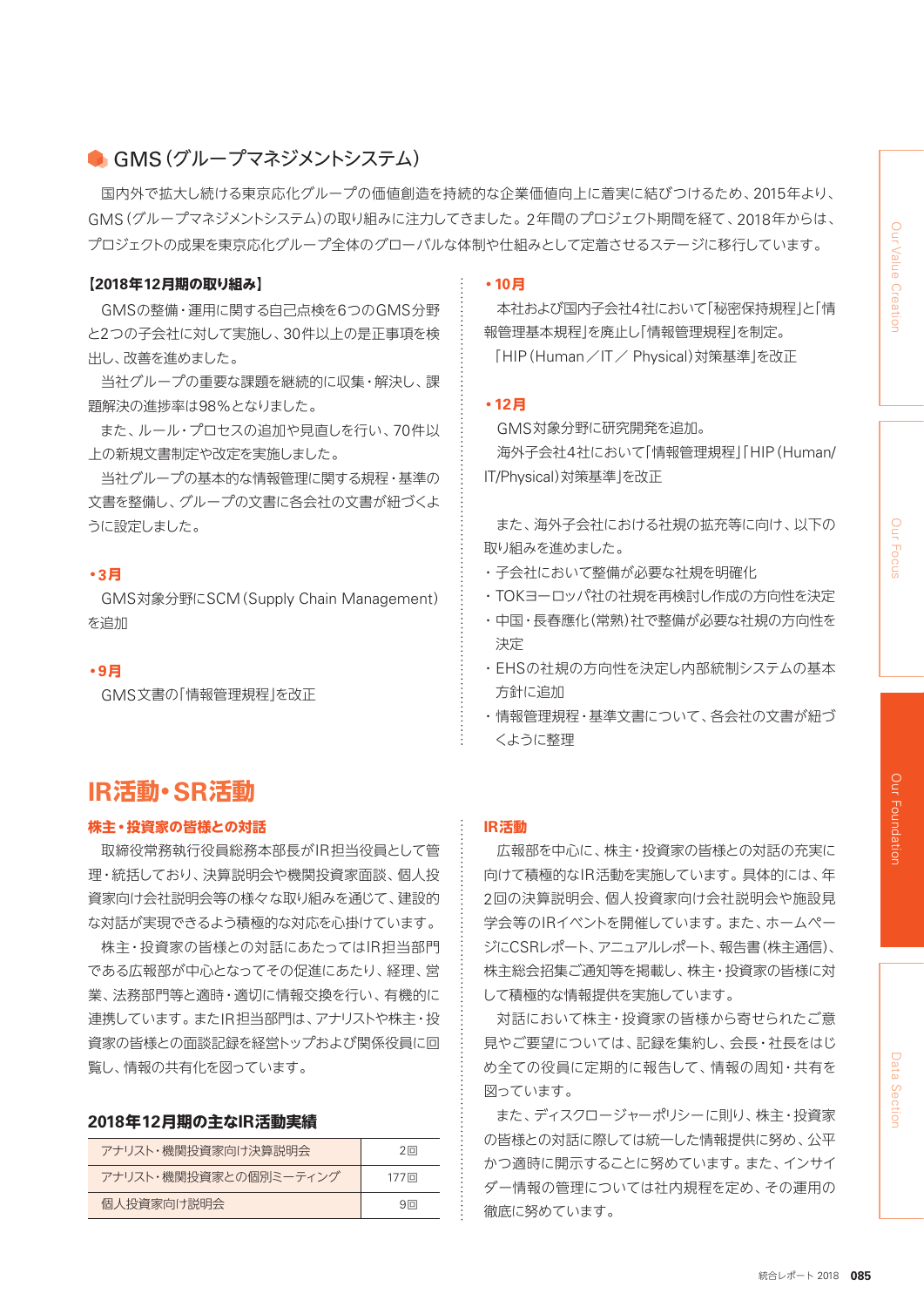# **コーポレートガバナンス・コードへの対応**

当社は、東京証券取引所が定める「コーポレートガバナンス・コード」の各原則について全て実施しています。

コーポレートガバナンス・コードの 各原則への対応

#### **【原則1-4】政策保有株式**

(1)政策保有に関する方針

当社は、事業開拓型、研究開発型企業としての継続的な 事業発展を図るため、各種製品開発面、販売促進面、原材 料調達面、製造技術面等における業務シナジーの維持およ び拡大を目的に、政策投資株式を保有することがあります。

一方、その保有にあたっては、当社の資本コスト等を十 分に踏まえたうえで、将来を含む業務シナジー効果等を年 に1回、取締役会において、個別銘柄毎に検証しており、 保有の必要性・必然性が低いと判断した銘柄については、 縮減する方針としています。

(2)議決権行使の基準

政策保有株式に対する議決権行使にあたっては、議案の 内容が当社および投資先企業の中長期的な企業価値向上 や持続的な成長に資するか否か等を総合的に勘案し、賛否 を判断します。

また、投資先企業の業績等の長期低迷や組織再編、重大 なコンプライアンス違反の発生等の事情により、議決権の 行使にあたり特別な注意を要する場合には、十分な情報を 収集のうえ、賛否を判断します。

#### **【原則1-7】関連当事者間の取引**

当社は、役員および主要株主等との取引(関連当事者間 取引)を行う場合、当該取引が当社および株主共同の利益 を害することがないよう、当該取引について、第三者との 取引同様、価格等の取引条件の合理性等を勘案するととも に、法令等の定めおよび社内規程に従い、そのうち重要な 取引は取締役会に付議し、その承認を得るものとします。

#### **【原則2-6】企業年金のアセットオーナーとしての機能発揮**

当社では、基金型の企業年金制度を採用していますが、 企業年金の積立金の運用が、従業員の安定的な資産形成 に加えて自らの財政状態にも影響を与えることを踏まえ、 企業年金基金がスチュワードシップ活動を含めた運用の専 門性を高め、アセットオーナーとしての機能を十分に発揮 できるよう同基金の運用執行理事等の幹部職員に、当社 の財務部幹部等、適切な知見と経験を持った人財を選出・ 配置しています。

また、退職金年金制度の運営全般を社内横断的に管理・ 監督する組織として、年金委員会を設置し、年金ガバナン スの強化とこれを通じた専門人財の育成を図っています。

なお、上記年金委員会の適切な運営等を通じ、当社と企 業年金の受益者との間に生じる利益相反を適切に管理して いきます。

#### **【原則3-1】情報開示の充実**

- (1)会社の目指すところ(経営理念等)や経営戦略、経営計画 **→巻頭「経営理念」、P20–27「社長メッセージ」、P36–38 「tok中期計画2021の全体像」等ご参照**
- (2)コーポレート・ガバナンスに関する基本的な考え方と 基本方針
	- **→P75「基本的な考え方」ご参照**
- (3)取締役会が経営陣幹部・取締役の報酬を決定するに 当たっての方針と手続
	- **→P81–82「役員の報酬」ご参照**
- (4)取締役会が経営陣幹部の選解任と取締役・監査役候補 の指名を行うに当たっての方針と手続
- a. 経営陣幹部の選任および取締役候補者の指名の方針と 手続

独立社外取締役を委員長とする指名報酬諮問委員会は、 取締役会の諮問に応じて、経営の監督を担うに相応しい人 格、識見、業務経験等を備えているかを総合的に検討し、 経営陣幹部・取締役の選任の決定にかかる原案を作成しま す。取締役会は、そのうえで、当該原案をもとに株主総会 付議議案を決定します。

b. 監査役候補者の指名の方針と手続

指名報酬諮問委員会は、取締役会の諮問に応じて、社内 出身の監査役の場合は、社内での業務遂行を通じた知識・ 経験・能力等を、社外監査役の場合は、独立性、客観性、 社外での業務遂行を通じた知識・経験・能力等をそれぞれ 勘案のうえ、原案を作成するとともに取締役会に提案しま す。取締役会は、当該原案をもとに、監査役会の同意を得 た後、株主総会付議議案を決定します。